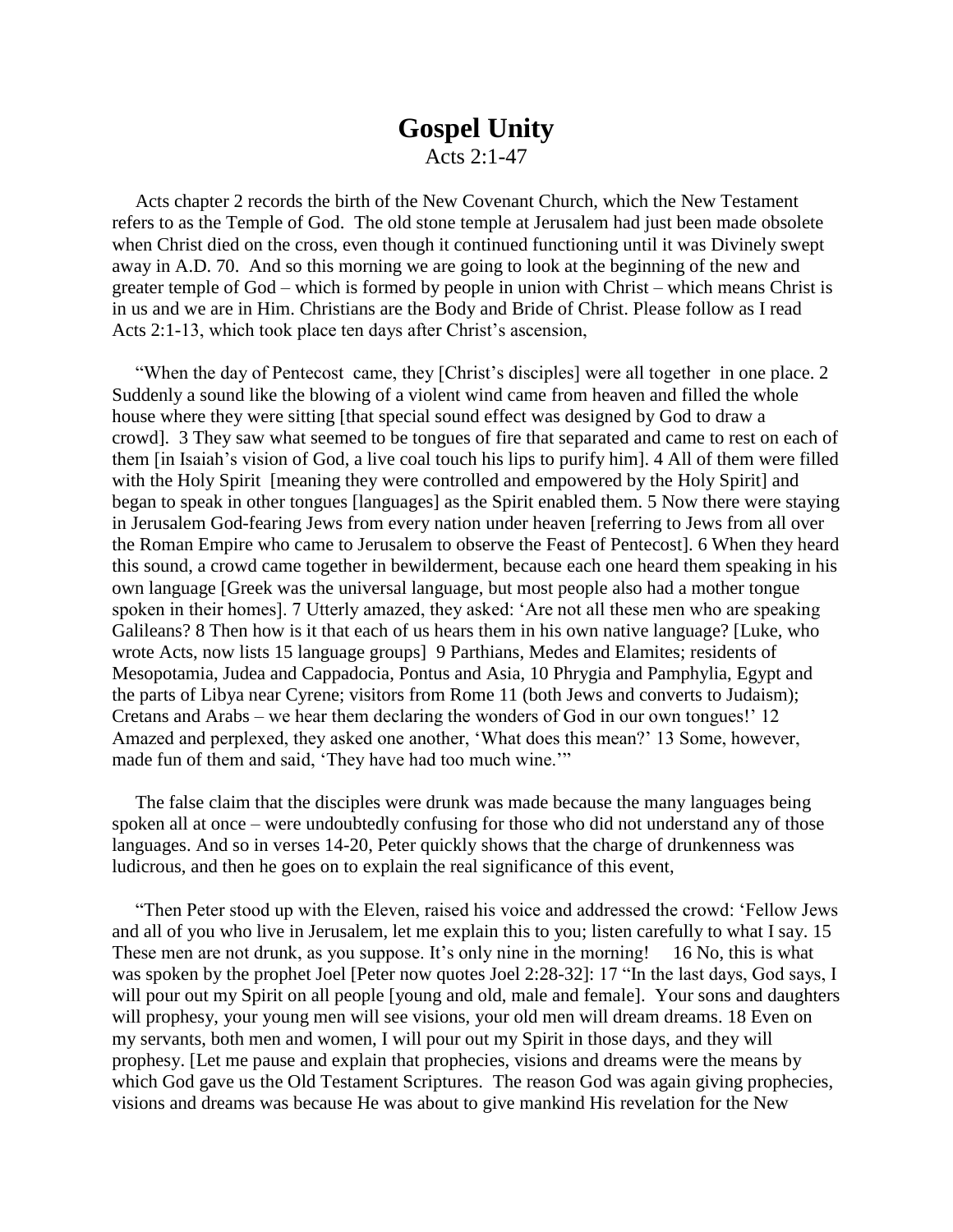Testament, which God faithfully completed during the lifetime of the Apostles. God's Word brings great blessings to those who receive it, but it also brings judgment to those who oppose it. Peter now quotes Joel 2:30-31, in order to warn his Jewish kindred of judgment coming upon those who rejected Christ and went on to persecute His followers. Through Joel God says]. 19 I will show wonders in the heaven above and signs on the earth below, blood and fire and billows of smoke. 20 The sun will be turned to darkness and the moon to blood before the coming of the great and glorious day of the Lord."

There are two critically important phrases Peter uses in Acts 2:17-20. One phrase is "last days" and the other is the "day of the Lord." Let's begin with the "day of the Lord." It surprises many people when I tell them there were numerous "days of the Lord" recorded in the Old Testament. A "day of the Lord" was a time of severe judgment upon the wicked, which at times brought relief to the righteous, who were suffering at the hands of the wicked. An example of a "day of Lord" appears in Joel chapter 1. God brought judgment upon the wicked Jews of Joel's day by means of an enormous locust plague. Ezekiel 30, speaks about a "day of Lord" upon Egypt at the hands of the Babylonians. Isaiah 13 speaks of a "day of the Lord" upon Babylon at the hands of the Medes. We should note that the "days of the Lord" which came upon Egypt and Babylon included language of the sun being darkened and the moon not giving its light. There are times in Scripture when the sun, moon and stars represent the leaders of nations. Why? Because Genesis 1 speaks of the sun as the ruler of the day and the moon and stars as the rulers of the night. And so the sun being darkened and the moon not giving its light is speaking of rulers of nations being taken out – darkened.

When Peter was speaking to that Jewish crowd in Acts 2, a "day of the Lord" upon unbelieving Israel was less than forty years away. God's judgment upon that generation of Jews was carried out by the hands of the Romans, and it resulted in the permanent destruction of the obsolete temple at Jerusalem. The sweeping away of that temple in A.D. 70, is what marked the official end of Old Covenant Israel. That is an important point – so I want to explain why I say that.

Christ's death on the cross both fulfilled and brought to an end the Ceremonial Division of God's Law. This was the part of God's Law that included such things as animal sacrifices, offered by Levitical Priests at the stone temple. None of those regulations were necessary after Christ became the perfect sacrifice for sin. At the moment of Christ's death, God indicated that the stone temple had served it purpose by sending an earthquake, which ripped apart the veil in the temple from top to bottom. However the unbelieving Jews quickly repaired the damage and kept right on sacrificing animals in spite of Christ's perfect sacrifice for sin. The "day of Lord" that Old Covenant Israel suffered in A.D. 70, put an end to that practice. The Jews who rejected Christ hated the loss of their temple because that temple had made them unique among all the nations.

Let's now think together about the phrase "last days" – which by the way does not appear in the book of Joel. But under the inspiration of the Holy Spirit, Peter says that the outpouring of the Holy Spirit in Acts 2, occurred in the "last days." An obvious question is – the "last days" of what? Friends, the age that was functioning when Christ came to earth was the Old Covenant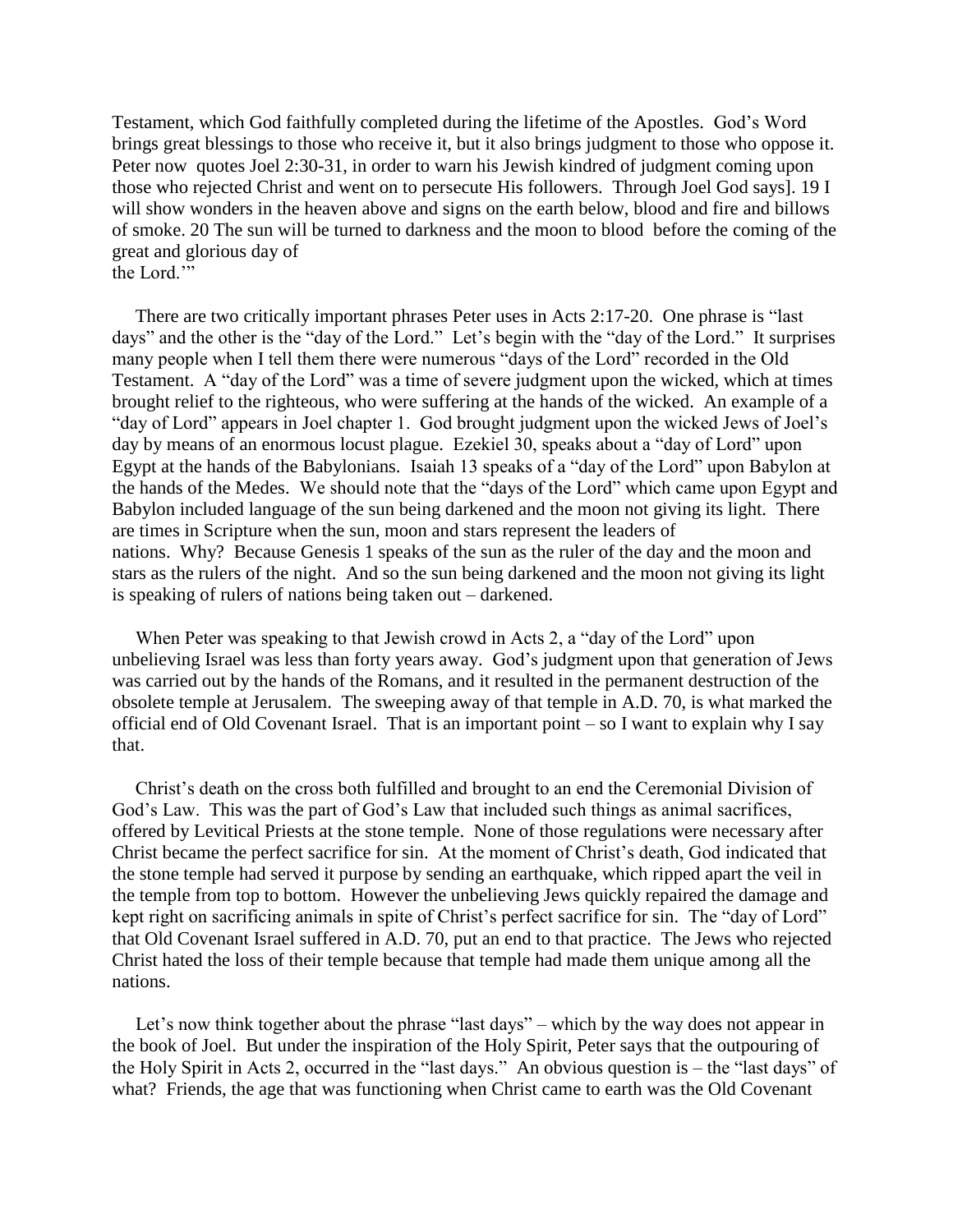Age, which required animal sacrifices. Jesus came to put an end to that age and to inaugurate the glorious New Covenant Age through His perfect sacrifice for sin. And so Jesus began the New Covenant during the last days of the Old Covenant. Are we all clear on that?

When I ask people when did the Old Covenant Age officially end, the response is that it ended when Jesus died on the cross around A.D. 33. But Hebrews 8:13, written around A.D. 65- 68, does not agree with that answer,

"By calling this covenant 'new', [the New Covenant Christ inaugurated through His blood], he has made the first one obsolete [Christ accomplished that at the cross when He fulfilled the Ceremonial Law]; and what is obsolete and aging will soon disappear."

When Hebrews was written, the obsolete temple at Jerusalem was still functioning. It was Divinely swept away in A.D. 70, which is the official end of Old Covenant Israel and the Old Covenant Age. Why is that important? Because the "last days" in which the writers of the New Testament lived, were the last days of the Old Covenant Age. I believe we get ourselves in trouble when we say the "last days" spoken of in the New Testament refer to the entire New Covenant Age. The writers of the New Testament were unique in that they lived in the "last days" of the Old Covenant, and in the very, very beginning of the glorious New Covenant. In contrast, none of us in this room have spent even a nano second in the Old Covenant Age. We are strictly New Covenant people. This means the perilous "last days" that the Apostle Paul warned Timothy about were the last days of the Old Covenant Age, which ended in a "day of the Lord" – a horrible bloodbath for Old Covenant Israel.

In light of the awful judgment coming upon apostate Israel, what Peter says in verses 21-40, was essential for that Jewish crowd to hear,

"'And everyone who calls on the name of the Lord will be saved. 22 Men of Israel, listen to this: Jesus of Nazareth was a man accredited by God to you by miracles, wonders and signs, which God did among you through him, as you yourselves know. 23 This man was handed over to you by God's set purpose and foreknowledge; and you, with the help of wicked men [the Romans], put him to death by nailing him to the cross. 24 But God raised him from the dead, freeing him from the agony of death, because it was impossible for death to keep its hold on him . . . 36 Therefore let all Israel be assured of this: God has made this Jesus, whom you crucified, both Lord and Christ.'

37 When the people heard this, they were cut to the heart and said to Peter and the other apostles, 'Brothers, what shall we do [is there any hope for us?] 38 Peter replied, 'Repent and be baptized [which is the outward sign of being in the New Covenant], every one of you, in the name of Jesus Christ for [because of] the forgiveness of your sins. And you will receive the gift of the Holy Spirit. 39 The promise is for you and your children and for all who are far off – for all whom the Lord our God will call.' 40 With many other words he warned them; and he pleaded with them, 'Save yourselves from this corrupt generation'" [which was the last generation of Old Covenant Israel and the Old Covenant Age].

Some of the people listening to Peter in Acts 2, had fifty days prior, defiantly declared at Christ's crucifixion, "Let his blood be upon us and our children." Peter is proclaiming the good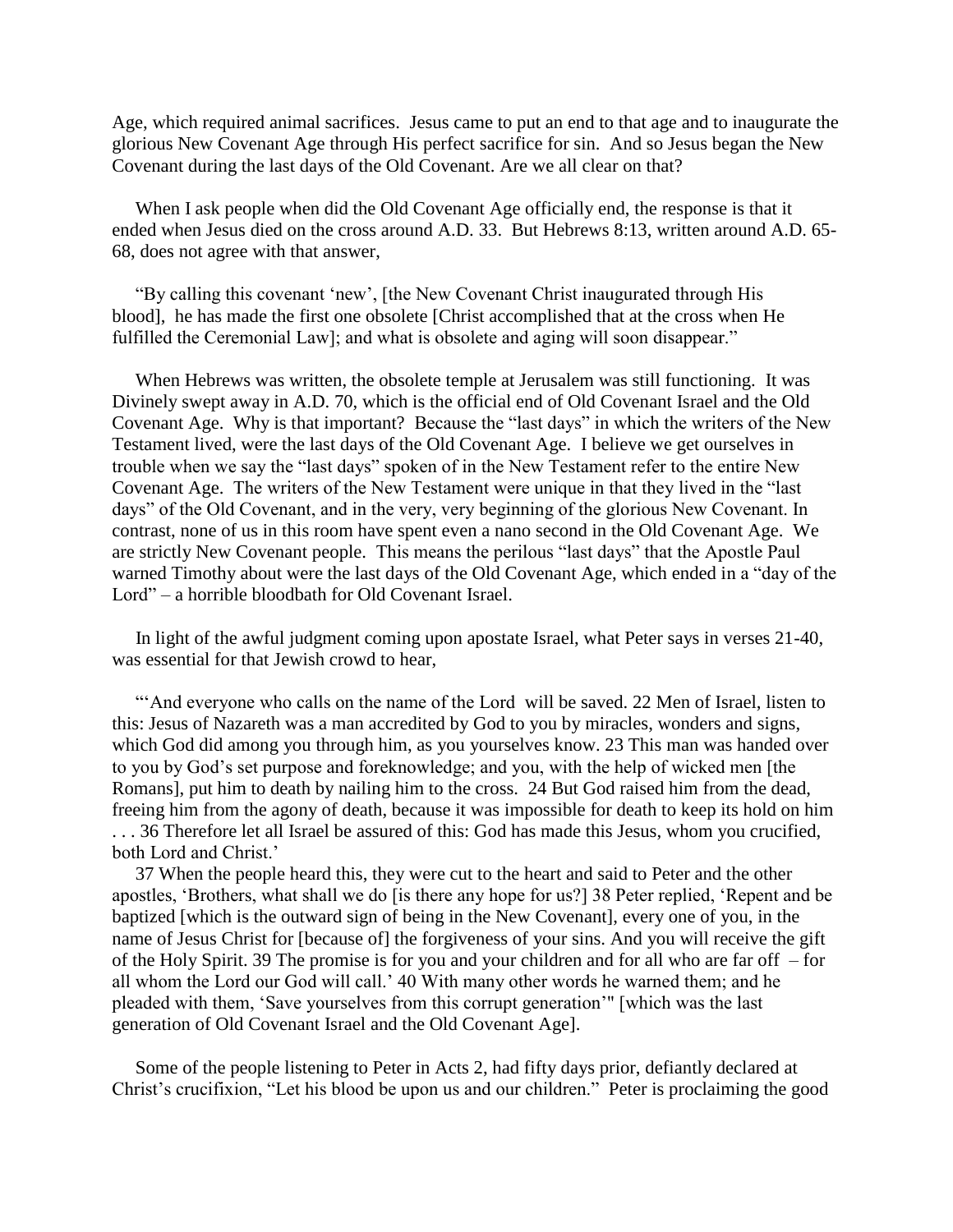news that even those people could repent and be saved. Praise God for what we read in verses 41-47,

"Those who accepted his message were baptized, and about three thousand were added to their number that day [the majority of whom had come to Jerusalem to celebrate the Feast of Pentecost from countries all over the Roman Empire. Verses 42-47 speaks volumes about the early Church]. 42 They devoted themselves to the apostles' teaching [which is recorded in the New Testament] and to the fellowship [the glorious union between Christ and His people], to the breaking of bread and to prayer. 43 Everyone was filled with awe, and many wonders and miraculous signs were done by the apostles [II Corinthians 12:12 states that the ability to perform wonders and miracles was one of the marks of being an apostle]. 44 All the believers were together and had everything in common. 45 Selling their possessions and goods [which included property and houses], they gave to anyone as he had need. 46 Every day they continued to meet together in the temple courts. They broke bread in their homes and ate together with glad and sincere hearts, 47 praising God and enjoying the favor of all the people. And the Lord added to their number daily those who were being saved."

There is a historical setting for this passage that we must keep in mind if we are to properly understand what was going on. The first historical fact is that the church at Jerusalem was the only church in the world at the time of Acts 2. The majority of the people who repented and believed in Christ, after Peter's sermon, were from other countries and they had only come to Jerusalem for a short visit. Most of them were not financially able to stay for more than a week. But because they were new Christians, they needed to stay at Jerusalem in order to get grounded in the faith before returning home – where there were no churches. This reality helps us to understand verses 44-45, "All the believers were together and had everything in common. 45 Selling their possessions and goods, they gave to anyone as he had need."

The believers who could not afford a prolonged stay at Jerusalem, were helped financially by fellow believers – so they could stay long enough for the Apostles to get them established in the faith. This urgent need also explains verse 46, "Every day they continued to meet together in the temple courts." [These new believers were receiving intensive training in the faith]. From the rest of verse 46, we also learn that the followers of Christ who lived at Jerusalem and the surrounding areas, opened their homes for small group gatherings, where people could break bread together [eat] and ask questions about the faith – which the Apostles were daily teaching them at the temple. And so God arranged for His new temple on earth to have its beginnings in the obsolete temple at Jerusalem. The greatest glory for that stone temple at Jerusalem was that the Lord Jesus Christ entered that temple and the New Covenant Church, had its beginning in that temple.

Let me mention how greatly God blessed the sacrificial measures by the believers at Jerusalem and Judea. Because the new followers of Christ from every nation under heaven were established in the faith, when they went back to their homelands, they could effectively share the good news of the gospel; which is why the Apostle Paul in A.D. 60, could write in Colossians 1:23, "This is the gospel that you heard and that has been proclaimed to every creature under heaven" *(to all the people living in the Roman Empire)*.